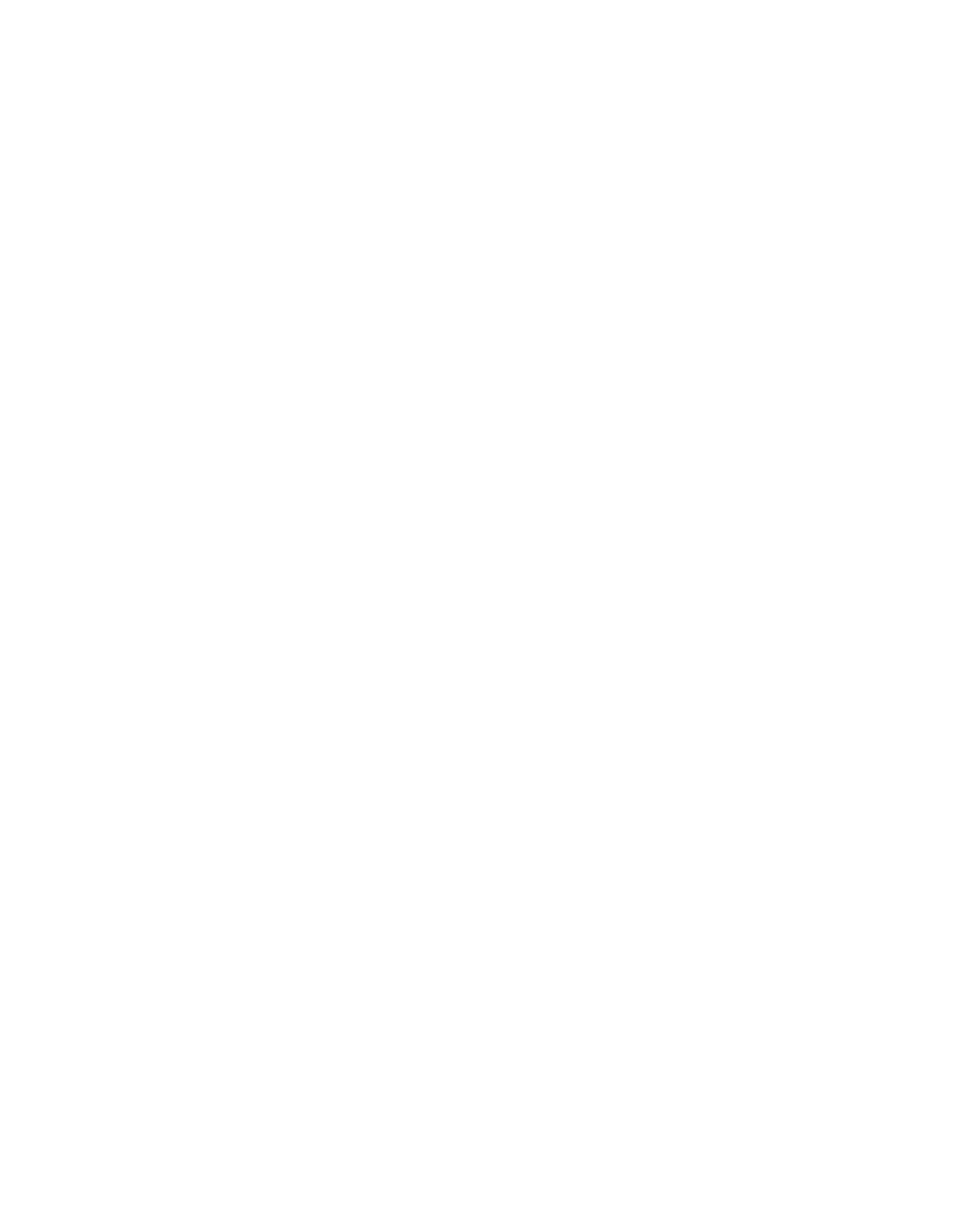# **NEW PEOPLES BANKSHARES, INC. 67 Commerce Drive Honaker, Virginia 24260**

# **NOTICE OF ANNUAL MEETING OF SHAREHOLDERS \_\_\_\_\_\_\_\_\_\_\_\_\_\_\_\_\_\_\_**

**\_\_\_\_\_\_\_\_\_\_\_\_\_\_\_\_\_\_\_** 

 The Annual Meeting of Shareholders (the "Annual Meeting") of New Peoples Bankshares, Inc. (the "Company") will be held on Tuesday, May 16, 2017 at 6:00 p.m. at the Abingdon office of New Peoples Bank, 350 West Main Street, Abingdon, Virginia 24210, for the following purposes:

- 1. To elect three directors to serve for terms of three years each expiring at the 2020 annual meeting of shareholders; and
- 2. To approve a non-binding resolution on the compensation of the named executive officers disclosed in this proxy statement.
- 3. To ratify the Audit Committee's appointment of Elliott Davis Decosimo, LLC as the Company's independent registered public accounting firm for the year ending December 31, 2017.
- 4. Act upon such other matters as may properly come before the Annual Meeting.

 Only holders of shares of Common Stock of record at the close of business on March 22, 2017, the record date set by our Board of Directors, are entitled to notice of, and to vote at, the Annual Meeting.

It is important that as many shares as possible be represented at the Annual Meeting. Please read this Proxy Statement and submit your Proxy via the Internet, or by using the toll-free telephone number or by completing, signing, dating and returning your Proxy promptly using the enclosed postage-paid envelope. You may revoke your proxy at any time before it has been voted.

By Order of the Board of Directors

 Joseph D. Pennington **Secretary** 

April 3, 2017

# **IMPORTANT NOTICE REGARDING THE AVAILABILITY OF PROXY MATERIALS FOR THE SHAREHOLDER MEETING TO BE HELD ON MAY 16, 2017.**

The Proxy Statement, proxy card and the 2016 Annual Report to stockholders on Form 10-K are available at http://www.edocumentview.com/NWPP.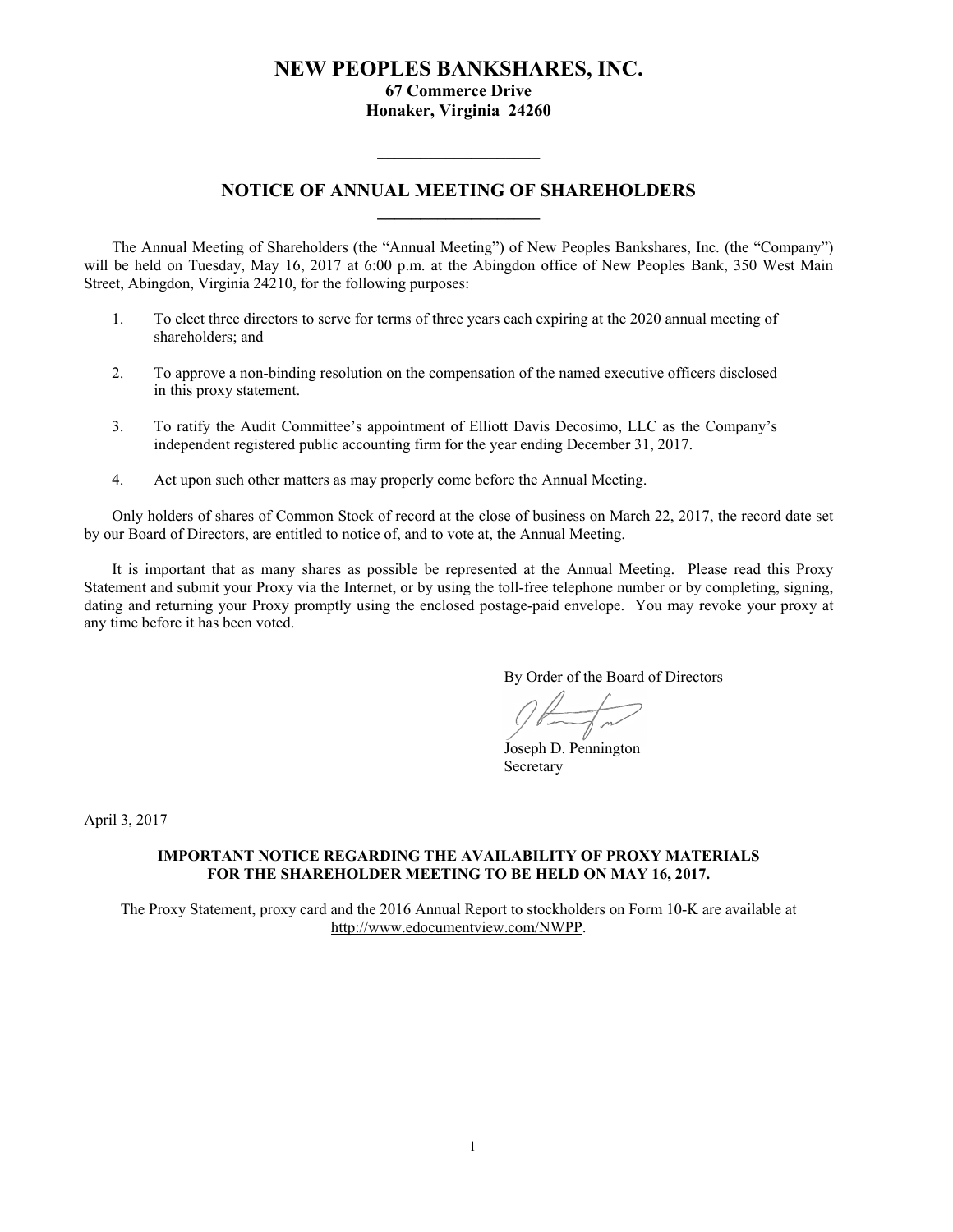# **NEW PEOPLES BANKSHARES, INC.**

**67 Commerce Drive Honaker, Virginia 24260 \_\_\_\_\_\_\_\_\_\_\_\_\_\_\_\_\_\_\_\_\_\_\_\_\_\_\_\_\_\_\_\_\_\_\_\_\_\_\_\_\_\_\_\_\_\_\_\_** 

# **PROXY STATEMENT 2017 ANNUAL MEETING OF SHAREHOLDERS \_\_\_\_\_\_\_\_\_\_\_\_\_\_\_\_\_\_\_\_\_\_\_\_\_\_\_\_\_\_\_\_\_\_\_\_\_\_\_\_\_\_\_\_\_\_\_\_**

This Proxy Statement is furnished to holders of the common stock, par value \$2.00 per share ("Common Stock"), of New Peoples Bankshares, Inc., in connection with the solicitation of proxies by our Board of Directors on behalf of the Company to be used at the 2017 Annual Meeting of Shareholders (the "Annual Meeting") to be held on Tuesday, May 16, 2017 at 6:00 p.m. at the Abingdon office of New Peoples Bank, 350 West Main Street, Abingdon, Virginia 24210, and any duly reconvened meeting after adjournment thereof.

Your vote is very important, regardless of the number of shares you own. You are urged to submit your vote as soon as possible. You will have the option to vote by telephone, via the Internet or by completing, dating and signing a proxy and returning it to the Company. Any shareholder who executes a proxy has the power to revoke it at any time by written notice to our Secretary, by executing a proxy dated as of a later date, or by voting in person at the Annual Meeting. It is expected that this Proxy Statement and the enclosed proxy card will be mailed on or about April 3, 2017 to all shareholders entitled to vote at the Annual Meeting.

 The cost of soliciting proxies for the Annual Meeting will be borne by us. We do not intend to solicit proxies other than by use of mail, however certain officers and our regular employees or our subsidiaries, without additional compensation, may use their personal efforts, by telephone or otherwise, to obtain proxies. We may also reimburse banks, brokerage firms and other custodians, nominees and fiduciaries for their reasonable out-of-pocket expenses in forwarding proxy materials to the beneficial owners of shares of Common Stock.

To reduce the expenses of delivering duplicate proxy materials to shareholders, we are relying upon SEC rules that permit us to deliver only one proxy statement and annual report to multiple shareholders who share an address unless we received contrary instructions from any shareholder at that address. All shareholders sharing an address will continue to receive separate proxy cards based on their registered ownership of Common Stock. Any shareholder sharing an address who does not receive an individual proxy statement and annual report may write or call Computershare Investor Services ("Computershare") as specified below and Computershare will promptly send the materials to the shareholder at no cost. For future meetings, a shareholder may request separate copies of our proxy statement and annual report, or request that we only send one set of these materials if the shareholder is receiving multiple copies, by contacting Computershare at Attn.: Shareholder Services, 211 Quality Circle, Suite 210, College Station, TX 77845 or by telephoning Computershare toll free at 1-800-368-5948.

 On March 22, 2017, the record date for determining those shareholders entitled to notice of and to vote at the Annual Meeting, there were 23,355,457 shares of Common Stock issued and outstanding. Each outstanding share of Common Stock is entitled to one vote on all matters to be acted upon at the Annual Meeting. A majority of the shares of Common Stock entitled to vote, represented in person or by proxy, constitutes a quorum for the transaction of business at the Annual Meeting.

 A shareholder may abstain or (only with respect to the election of directors) withhold his or her vote (collectively, "Abstentions") with respect to each item submitted for shareholder approval. Abstentions will be counted for purposes of determining the existence of a quorum. Abstentions will not be counted as voting in favor of the relevant item, and generally will have no effect on whether or not the item is approved.

 A broker who holds shares in "street name" is prohibited from voting on certain items when he or she has not received instructions on how to vote from the beneficial owner, but on other items the broker is entitled to vote without instructions from the beneficial owner. Brokers are not permitted to vote for the election of directors nor the advisory resolution on named executive compensation without specific instruction from the beneficial owner of the shares in street name. "Broker shares" for which at least one matter a vote has been casted will be counted for purposes of determining the existence of a quorum for the transaction of business at the Annual Meeting. Where brokers do not have or do not exercise such discretion, the inability or failure to vote is referred to as a "broker nonvote." Broker nonvotes will not be counted as voting in favor of any particular matter. "Broker shares" that are not voted on any matter at the Annual Meeting will not be counted for purposes of determining the existence of a quorum.

 The Board of Directors is not aware of any matters other than those described in this Proxy Statement that may be presented for action at the Annual Meeting. However, if other matters do properly come before the Annual Meeting, the persons named in the enclosed proxy possess discretionary authority to vote in accordance with their best judgment with respect to such other matters.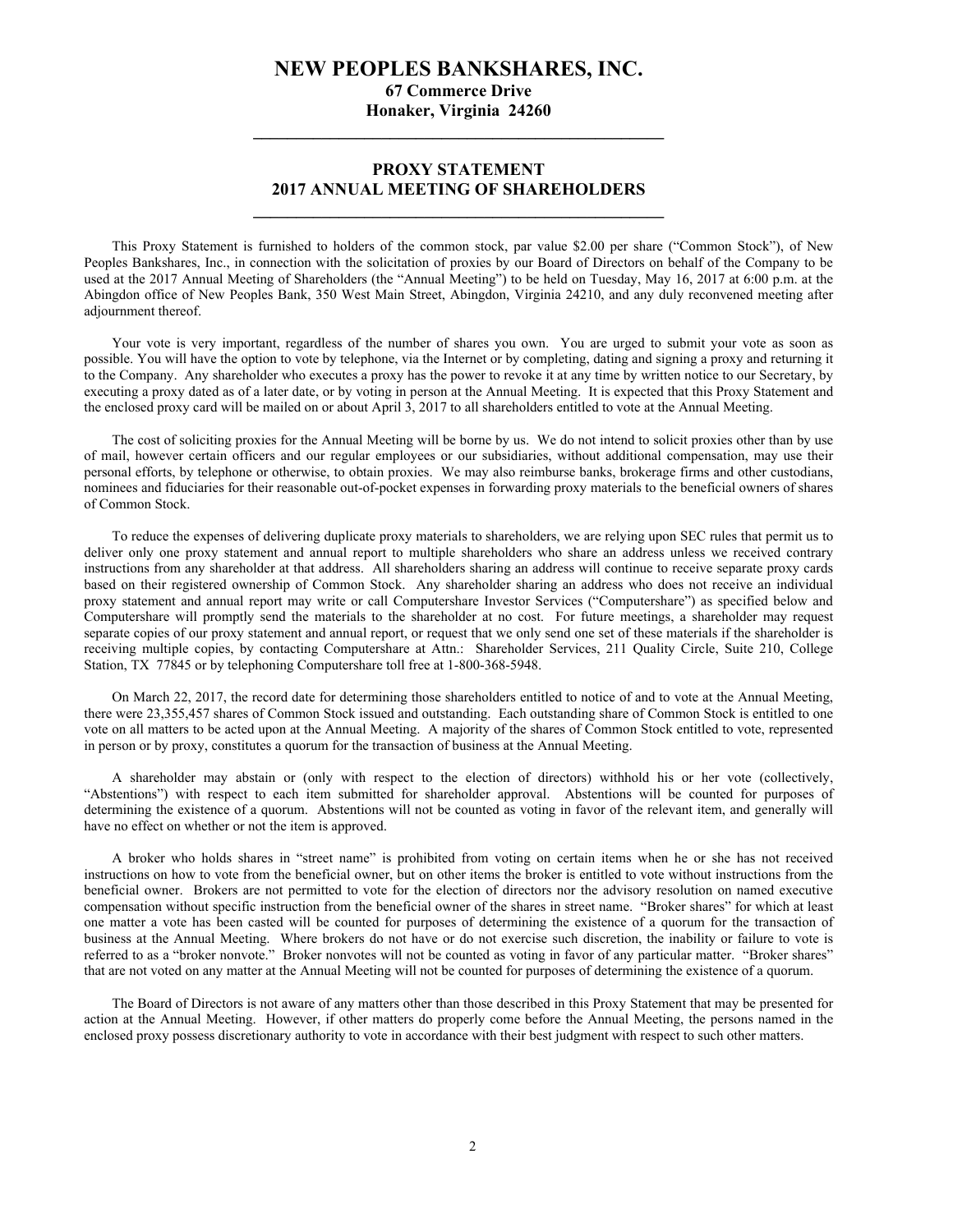# **PROPOSAL ONE: ELECTION OF DIRECTORS**

The Board of Directors consists of nine current members, three of whom are nominated for election as directors at the Annual Meeting to serve for terms of three years each expiring on the date of the annual meeting of shareholders in 2020. Six other directors are serving terms that end in either 2018 or 2019, as indicated below.

The election of each nominee for director requires the affirmative vote of the holders of a plurality of the shares of Common Stock cast in the election of directors. If the proxy is executed in such manner as not to withhold authority for the election of any or all of the nominees for directors, then the persons named in the proxy will vote the shares represented by the proxy for the election of the three nominees named below. If the proxy indicates that the shareholder wishes to withhold a vote from one or more nominees for director, such instructions will be followed by the persons named in the proxy.

Each nominee has consented to being named in this Proxy Statement and has agreed to serve if elected. The Board of Directors has no reason to believe that any of the nominees will be unable or unwilling to serve. If, at the time of the Annual Meeting, any nominee is unable or unwilling to serve as a director, votes will be cast, pursuant to the enclosed proxy, for such substitute nominee as may be nominated by the Board of Directors. There are no current arrangements between any nominee and any other person pursuant to which a nominee was selected. No family relationships exist among any of the directors or between any of the directors and executive officers of the Company.

The following biographical information discloses each nominee's age and business experience for the past five years, unless otherwise noted, and the year that each individual was first elected to our Board of Directors or earlier to the Board of Directors of New Peoples Bank, Inc. (the "Bank"), the predecessor to and now a wholly owned subsidiary of the Company.

# **Nominees for Election for Terms Expiring in 2020**

**John D. Cox**, 60, is the owner of Cox Tractor Company, a farm equipment business that he has owned and operated since 1978 located in Kingsport, Tennessee. Mr. Cox is also a local farmer and entrepreneur. He graduated with high honors from the University of Tennessee in 1978, where he obtained a Bachelor of Science Degree in Business Administration. Mr. Cox has served as a director of the Company since 1998 and served as Chairman of the Board of Directors for the Company and the Bank for two years 2012 through 2014. He currently sits as the Chairman of the Compensation Committee, a member of the Executive Committee, Audit Committee, Risk and Compliance Committee, Asset Liability Management Committee, and Nominating Committee. Mr. Cox's experience in agriculture and agriculturally-related small businesses support the Company's significant customer base in these markets.

**Charles H. Gent, Jr.**, 57, is self-employed in the logging and farming industry in Honaker, Virginia and has served as Vice Chairman of the Board of Directors of the Company and the Bank since December 2012. He has been President of C & R Gent Logging from 1992 to present. Mr. Gent is also involved in farming and various real estate ventures with his family. He was vice president and owner of Genwal Coal Company in Utah from the years 1981 to 1989. He is actively involved in several community activities. He has been a director since 1998 and serves on the Audit Committee, Compensation Committee, Risk and Compliance Committee and Executive Committee. Mr. Gent's experience in logging and mining, as well as real estate and farming, provides experience to the Board relevant to understanding these businesses in the Company's rural markets.

**Eugene S. Hearl,** 85, is a retired banker that has over 44 years of banking experience serving in capacities as President and CEO for two community banks, TruPoint Bank and the former Cumberland Bank, and as the Regional President for the former Dominion Bank in the Southwest Virginia market. Mr. Hearl was appointed as a director of the Company on November 29, 2010 and serves on the Audit Committee, Compensation Committee, Director Loan Committee, Asset Liability Management Committee, and the Risk and Compliance Committee. Mr. Hearl's vast wealth of knowledge in community banking and the various industries in our local markets provide additional financial institution management skills and perspective to the Board.

# **THE BOARD OF DIRECTORS RECOMMENDS THE SHAREHOLDERS VOTE "FOR" THE NOMINEES SET FORTH ABOVE.**

# **PROPOSAL TWO: ADVISORY VOTE ON THE APPROVAL OF COMPENSATION OF THE NAMED EXECUTIVE OFFICERS**

The Dodd-Frank Wall Street Reform and Consumer Protection Act of 2010 (the Dodd-Frank Act) enables our shareholders to approve, on an advisory or nonbinding basis, the compensation of the Company's named executive officers, as described in the disclosures and discussion regarding executive compensation in this proxy statement. Our performance-related compensation philosophy is the basis for all of our compensation decisions. Please refer to "Executive Compensation" for an overview of the compensation of the Company's named executive officers, as required by Securities and Exchange Commission rules. At the 2011 Annual Meeting of Shareholders, the shareholders approved a proposal on how frequently to hold this advisory nonbinding vote on compensation for named executive officers, which was to hold such vote annually.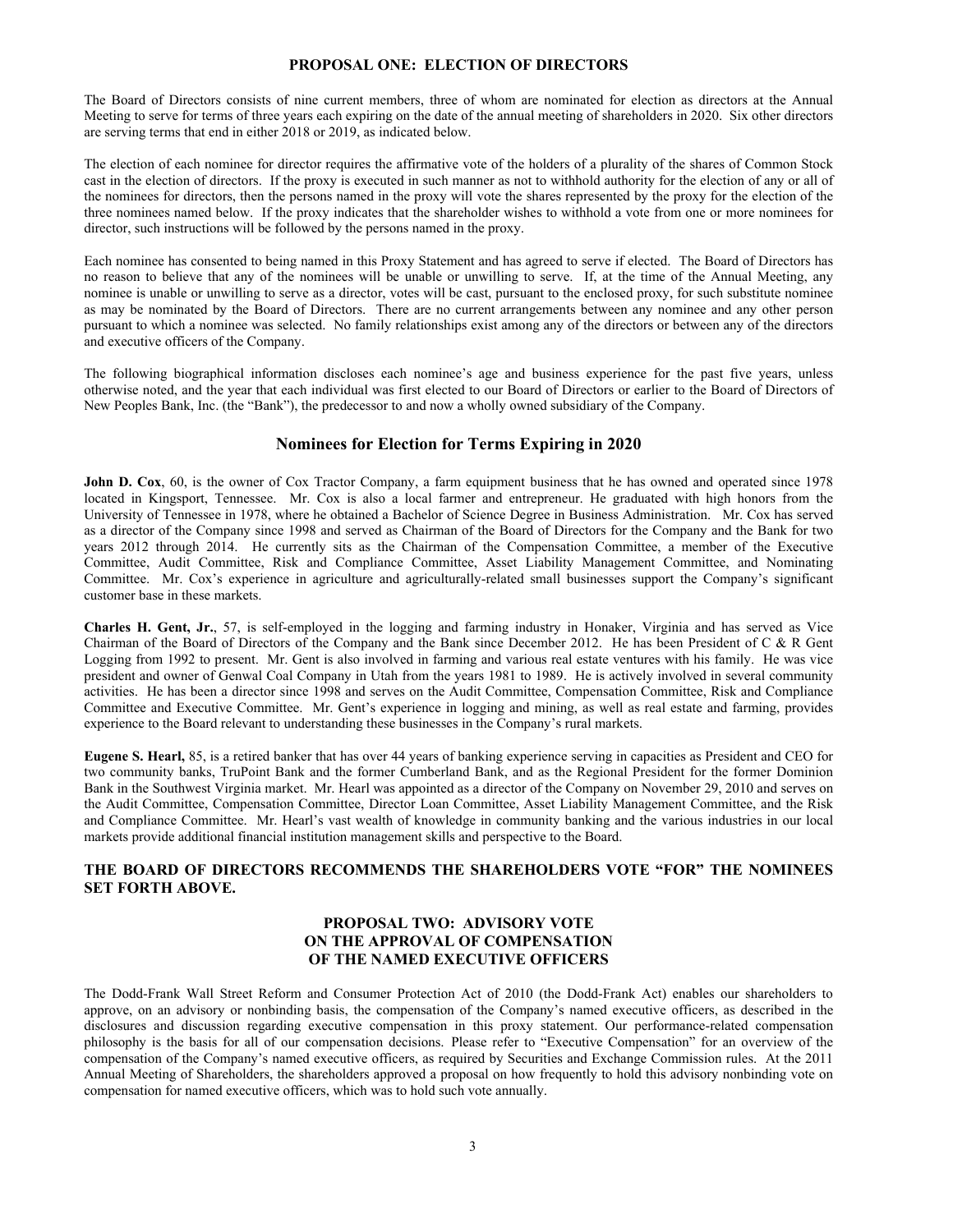We are asking for stockholder approval of our named executive officers' compensation as described in this proxy. The vote is not intended to address any specific item of compensation, but rather the overall compensation of our named executive officers and the compensation policies and practices discussed in this proxy. Because the vote is advisory, it will not be binding on the Company or its Board of Directors. However, the Compensation Committee will take into account the outcome of the vote when considering future executive compensation arrangements. The compensation of our Chief Executive Officer, C. Todd Asbury, is included in the overall executive officer compensation which is the subject of this Proposal. Mr. Asbury attends the Board's Compensation Committee although he does not participate in any discussion or approval of his own compensation. A majority vote of the shares present in person or by proxy is required to approve this resolution.

# **THE BOARD OF DIRECTORS RECOMMENDS THE SHAREHOLDERS VOTE "FOR" APPROVAL OF THE COMPENSATION OF THE NAMED EXECUTIVE OFFICERS.**

# **PROPOSAL THREE: RATIFICATION OF APPOINTMENTOF INDEPENDENT AUDITORS**

For the year ending December 31, 2017, the Audit Committee of the Board of Directors has selected Elliott Davis Decosimo, LLC, an independent registered public accounting firm, to perform the audit of the Company's financial statements.

The selection of Elliott Davis Decosimo, LLC as the Company's independent auditors is not required to be submitted to a vote of the shareholders for ratification. The Company is doing so because it believes that it is a matter of good corporate practice. If the shareholders fail to vote on an advisory basis in favor of the selection of Elliott Davis Decosimo, LLC, the Audit Committee will reconsider whether to retain Elliott Davis Decosimo, LLC, and may retain that firm or another firm without re-submitting the matter to the shareholders. Even if the shareholders ratify the appointment, the Audit Committee may, in its discretion, direct the appointment of a different independent registered public accounting firm at any time during the year if it determines that a change would be in the Company's best interests. Approval of this Proposal requires the affirmative vote of a majority of the shares voted on the Proposal.

A representative of Elliott Davis Decosimo, LLC is expected to be at the Annual Meeting of Shareholders. That representative will have the opportunity to make a statement at the meeting and will be available to respond to appropriate questions.

# **THE BOARD OF DIRECTORS RECOMMENDS THE SHAREHOLDERS VOTE "FOR" THE RATIFICATION OF THE APPOINTMENT OF ELLIOTT DAVIS DECOSIMO, LLC AS THE INDEPENDENT REGISTERED PUBLIC ACCOUNTING FIRM FOR THE YEAR ENDING DECEMBER 31, 2017.**

#### **Incumbent Directors Whose Terms Expire in 2018**

**Joe M. Carter**, 79, is a retired general manager of Daugherty Chevrolet in Gate City, Virginia. He served 43 years in this role from 1965 to April 2008. Mr. Carter is a 1958 graduate of the Whitney Business School formerly located in Kingsport, Tennessee. He served as an advisory Board member of the former Peoples Bank, Inc. and its successors, Premier Bank – Central, N.A. and First Virginia Bank Southwest, until his resignation in 1998. Mr. Carter has served as a Trustee of Thomas Village Baptist Church for 26 years and it's Treasurer for the past 23 years. He also has served on the Scott County Economic Development Board of Directors from 1998 to 2000. He has been a director of the Company since 1998 and served on the Audit Committee from 1998 until 2004. He currently serves on the Director Loan Committee, Executive Committee, Audit Committee and Asset Liability Management Committee of the Bank. Mr. Carter's experience in the automotive industry and consumer finance assists the Board of Directors in understanding these businesses which are important in the Company's markets.

**Harold Lynn Keene**, 62, has been President of Keene Carpet, Inc. since 1976 and was President of Harold Keene Coal Co., Inc. beginning in 1984 until its sale in January 2011. Mr. Keene received his Bachelor of Science Degree in accounting from East Tennessee State University in 1976. He served as a bank director for Peoples Bank, Inc. and its successor bank Premier Bank-Central, N.A. from 1987 until 1997 for which he was an Audit Committee member during his entire tenure and Chairman of the Board for two years. He also served as an advisory board member with First Virginia Bank Southwest from 1997 to 1998. He has been a director of the Company and has sat as the Audit Committee Chairman since 1998. He also has been the Chairman of the Board of Directors of the Company and the Bank since May 2014. Mr. Keene also serves on the Executive Committee, Director Loan Committee, Asset Liability Management Committee, and the Risk and Compliance Committee. Mr. Keene's experience in banking provides an important resource to the Board of Directors in dealing with bank and finance-related matters. His experience in the coal industry provides for a resource in the coal industry which is an important market for the Company.

**Fred W. Meade**, 83, has been President and Owner of Big M Stores, Inc., a retail department store and flooring business, since 1973 and has also been involved in real estate development and rental properties since 1980. He served as a Board member of Southwest Bank of Virginia from 1971 until it sold in 1980. He subsequently served as an advisory board member for the former Bank of Virginia and Signet Bank from 1980 until 1997. Mr. Meade has served as a member of the Russell County Economic Development board for the past twenty-five years. In addition, he has served as a member of the Board of Directors of the Russell County Chamber of Commerce. He is a life-long resident of Russell County. He has been a director of the Company since 1998 and served as Chairman of the Board of Directors for the Company and the Bank for two years. He currently is a member of the Director Loan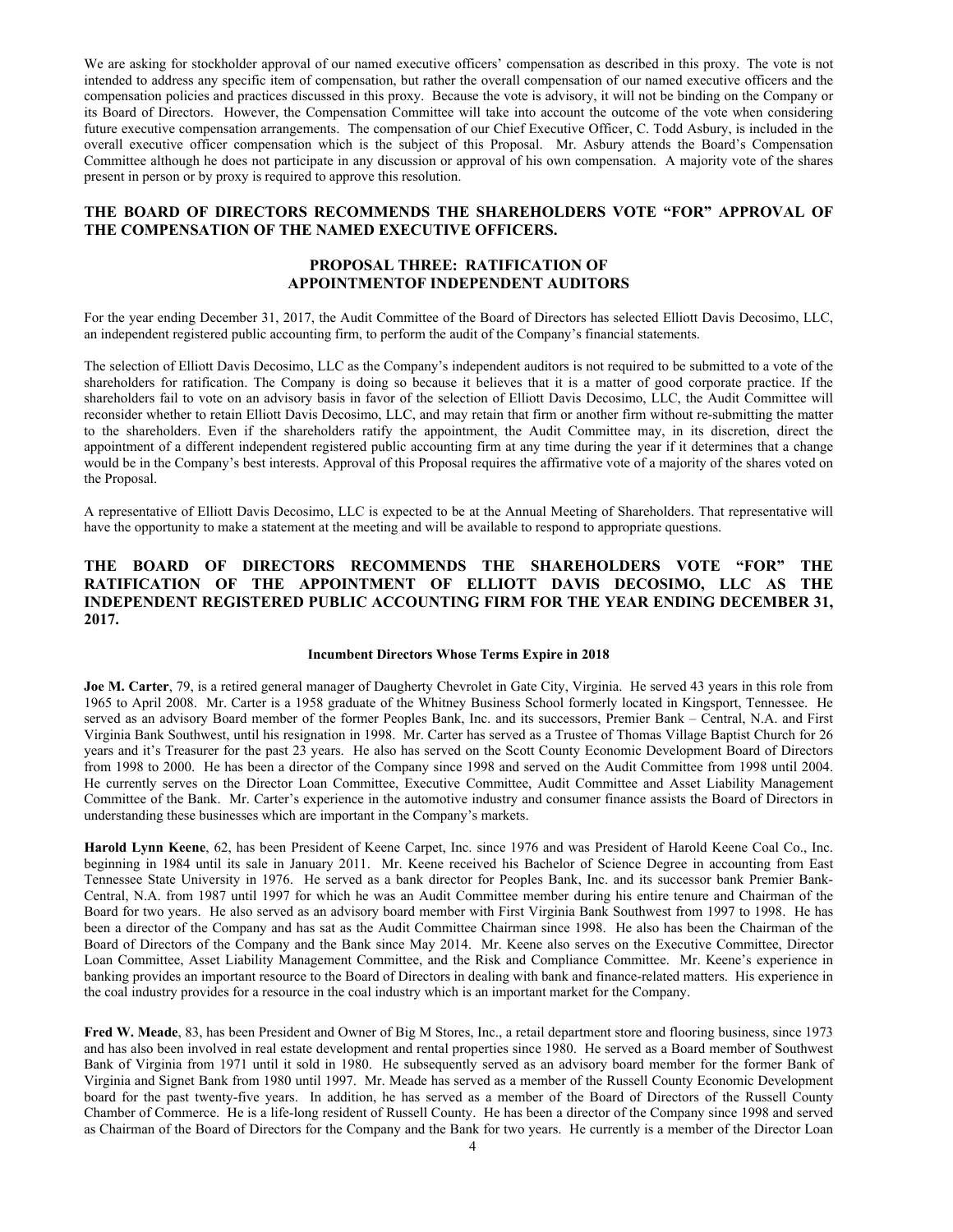Committee, Nominating Committee and the Compensation Committee. Mr. Meade's experience in the retail business, real estate, economic development, and bank board experience are very important to the Board of Directors.

## **Incumbent Directors Whose Terms Expire in 2019**

**Tim W. Ball**, 57, has been President, Owner and Operator of Ball Coal Company and owner of Tim Ball Trucking Company since 1985, and President of Tim Ball Farming Corporation since 1987. Mr. Ball is a 1982 graduate of Emory and Henry College. He is active in various community services. He has been a director of the Company since 1999. He currently is a member of the Compensation and Nominating Committees. Mr. Ball's experience in the coal industry and farming serve well for the Board of Directors because many of the Company's customers are involved in these lines of business.

**Michael G. McGlothlin**, 65, is President of the Appalachian College of Pharmacy (2005 to 2006 and 2008 to present). He also serves as President of Watkins Branch Development, LTD and The Inn on Garden Creek, LTD (2006 to present), as Secretary and Director of MGM Methane Corporation (2009 to present), as Trustee and Treasurer of the Appalachian School of Law (Trustee 2002 to present and Treasurer 2005 to present), and as a Trustee and as Secretary of the McGlothlin Foundation (1998 to present). He has been the owner of Michael G. McGlothlin, Attorney-at-Law in Grundy, Virginia since 2002. Prior to that, he was a partner in the Law Firm of McGlothlin and Wife from 1984 to 2002. He served as Commonwealth Attorney for Buchanan County, Virginia from 1980 to 1983 and as County Attorney for Buchanan County, Virginia from 1984 to 1989 and then from 1992 to February 2011. He was a partner in the Law Firm of McGlothlin, McGlothlin and McGlothlin from 1977 to 1979. Mr. McGlothlin is past President of the Buchanan County Bar Association. Mr. McGlothlin is a 1974 graduate of the University of Virginia and a 1977 graduate of the Marshall Wythe School of Law of the College of William and Mary.

He served as a member of the College Board of the University of Virginia's College at Wise, formerly known as Clinch Valley College Advisory Board, from 1985 to 2010. He is a past President of the Grundy Kiwanis Club and a past Chairman of the Breaks District of the Sequoyah Council of the Boy Scouts of America. He was a member of the Virginia Board of Forestry from 2002 to 2006 and the Great Southwest Group Home Commission from 1983 to 1992.

Mr. McGlothlin has been a Director of the Company and the Bank since 1998 and served 2 years as Chairman of the Board of the Company and the Bank until December 2012. He currently sits on the Risk and Compliance, Nominating, and Asset Liability Management Committees of the Board. Mr. McGlothlin's experience as an attorney, administrator, and organizational and community leader provide the Board with a broad range of professional experience and his community involvement assists the Board in understanding the communities it serves and developing relationships within those communities.

**B. Scott White**, 71, is a retired cattle rancher in Castlewood, Virginia, as well as a private investor. He was the President and CEO of a multi-state rock quarry, White Stone Company and White's Pelletizing Company, from 1970 until the company was sold in 1997. Mr. White also served as General Manager of Sky Blue Tower Company, LLC, a cell phone tower rental company in southwest Virginia, from 2004 to 2008. Currently, he serves on the Board of Rockydale Quarries in Roanoke, Virginia. He served two years as Chairman of the Board of the Company, and currently serves as Chairman of the Risk and Compliance Committee. Mr. White also serves as a member of the Audit Committee, the Compensation Committee, the Nominating Committee, Asset Liability Management Committee, and Director Loan Committee of the Company. He has been a director since 1998. Mr. White's experience as a small business owner and rancher provides experience to the Board relevant to its small business and agricultural customer base.

# **Executive Officers Who Are Not Directors**

The following biographical information discloses the age and business experience in the past five years for each of our executive officers who are not directors.

**C. Todd Asbury**, age 46, has served as the Company and Bank's President and Chief Executive Officer since December 17, 2014. He had previously served as Executive Vice President, Chief Financial Officer, and Treasurer of both the Company and the Bank from May 2009 to December 2014. Mr. Asbury had served as Secretary of the Company and the Bank from May 2010 to December 2014. He served as Senior Vice President, Chief Financial Officer, and Treasurer of the Company and the Bank starting in December 2003.

**John W. Beard, Jr.**, age 64, has served as Executive Vice President and Chief Credit Officer of the Bank since January 25, 2016. He had served as Senior Vice President and Senior Credit Officer of Hometrust Bank, from June 2014 to January 2016. Prior to that, he served as the Chief Credit Officer and Executive Vice President of Jefferson Federal Bank from March 2012 to May 2014. Prior to that, he served as the President and CEO of Citizens Bank from September 2008 to January 2011. Prior to that, he served as the Senior Credit Officer for Northeast Tennessee for First Tennessee Bank from October 1992 to September 2008.

**Joseph D. Pennington**, age 43, has served as the Company and Bank's Senior Vice President, Chief Financial Officer, Treasurer and Secretary since April 27, 2015. He had previously served as Senior Vice President and Financial Officer of both the Company and Bank from February 2015 to April 26, 2015. Mr. Pennington, who is a certified public accountant, served as a Senior Manager for Elliott Davis, LLC, a larger regional accounting firm, from October of 2012 to February of 2015. Prior to that, he served as the Chief Financial Officer of Bank of Virginia from March 2011 until October 2012. Mr. Pennington has over 15 years of community banking experience.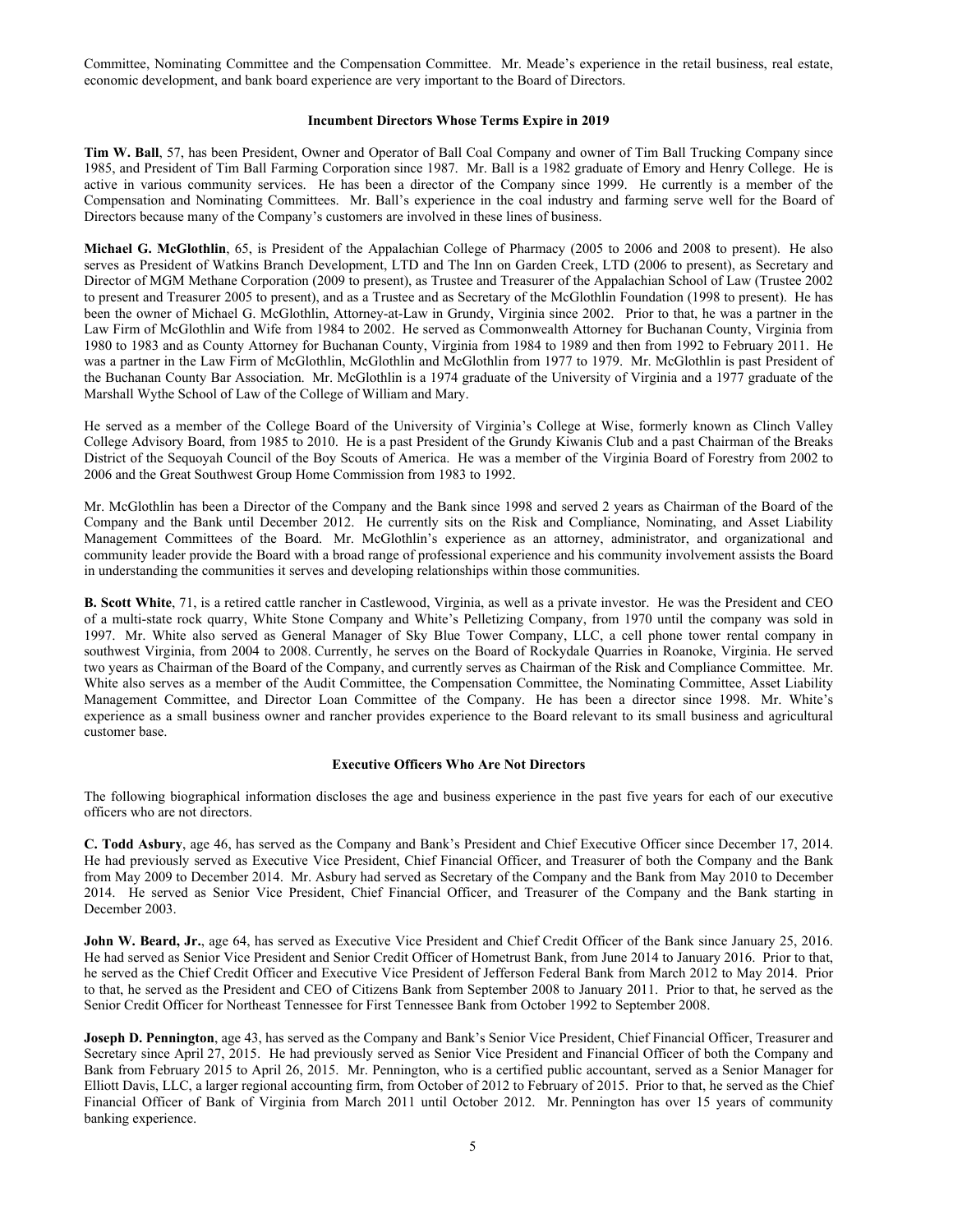**Frank Sexton, Jr.**, age 67, has served as Executive Vice President and Chief Operating Officer of both the Company and the Bank since December 2003. He had previously served as Interim Chief Financial Officer, Secretary, and Treasurer of the Company and Bank from December 17, 2014 to April 26, 2015. He had previously served as the Company's Executive Vice President, Chief Financial Officer and Secretary since 2001 and the Bank's Executive Vice President and Cashier since 1998.

**Karen D. Wimmer**, age 53, has served as Executive Vice President and Director of Special Assets of the Bank since January 25, 2016. Ms. Wimmer served as Executive Vice President and Chief Credit Officer of the Bank from March 1, 2014 to January 24, 2016. She also served as Senior Vice President and Senior Credit Officer of the Bank from November 1, 2012 to February 28, 2014 and from June 2011 to July 2012. From mid-2010 to June 2011 she was Vice President of the Commercial Loan Division. From August 2001 to mid-2010, she served as a Loan Officer and Assistant Manager of the Princeton, West Virginia branch focusing on business development and commercial lending. In 2007, she was promoted to Vice President. Ms. Wimmer initially joined the Bank in August 2001 as Assistant Vice President, Assistant Manager and Loan Officer. Prior to joining the Bank, Ms. Wimmer worked for BB and T via its acquisition of the former One Valley Bank with experience in commercial lending and banking from 1988 to 2001. Ms. Wimmer has a total of 28 years of banking experience.

# **Security Ownership of Management**

The following table sets forth, as of March 22, 2017, certain information with respect to beneficial ownership of shares of Common Stock by each of the members of the Board of Directors, by each of the executive officers named in the "Summary Compensation Table" below and by all directors and executive officers as a group. Beneficial ownership includes shares, if any, held in the name of the individual's spouse, minor children or other relatives of the individual living in such person's home, as well as shares, if any, held in the name of another person under an arrangement whereby the director or executive officer can vest title in himself at once or at some future time.

| <b>Name of Beneficial Owner</b> | <b>Common Stock</b><br><b>Beneficially Owned</b> <sup>(1)</sup> | <b>Exercisable</b><br><b>Common Stock</b><br>Warrants <sup>(2)</sup> | <b>Total Shares</b><br><b>Beneficially</b><br>Owned | Percent<br>of Class $(3)$ |  |
|---------------------------------|-----------------------------------------------------------------|----------------------------------------------------------------------|-----------------------------------------------------|---------------------------|--|
| C. Todd Asbury                  | 1,000                                                           | 200                                                                  | 1,200                                               | $\ast$                    |  |
| Tim W. Ball                     | 3,432                                                           |                                                                      | 3,432                                               | *                         |  |
| John W. Beard, Jr.              |                                                                 |                                                                      |                                                     | ÷                         |  |
| Joe M. Carter**                 | 29,955 <sup>(4)</sup>                                           |                                                                      | 29,955                                              | $\ast$                    |  |
| John D. Cox**                   | 361,461 $(5)$                                                   | 18,127                                                               | 379,588                                             | 1.62%                     |  |
| Charles H. Gent, Jr.**          | $31,970^{(6)}$                                                  |                                                                      | 31,970                                              | *                         |  |
| Eugene Hearl                    | 3,297                                                           |                                                                      | 3,297                                               | $\ast$                    |  |
| Harold Lynn Keene**             | 4,391,116 $(7)$                                                 |                                                                      | 4,391,116                                           | 18.80%                    |  |
| Michael G. McGlothlin           | 458,267                                                         |                                                                      | 458,267                                             | 1.96%                     |  |
| Fred W. Meade                   | 44,609 $(8)$                                                    |                                                                      | 44,609                                              | ¥                         |  |
| Joseph D. Pennington            |                                                                 |                                                                      |                                                     | *                         |  |
| Frank Sexton, Jr.               | $54,035^{(9)}$                                                  |                                                                      | 54,035                                              | $\ast$                    |  |
| <b>B.</b> Scott White           | $4,889,567^{(10)}$                                              | 11,646                                                               | 4,901,213                                           | 20.97%                    |  |
| Karen D. Wimmer                 | 3,334                                                           | 666                                                                  | 4,000                                               | *                         |  |
| All Directors and Executive     | 10,272,043                                                      | 30,639                                                               | 10,302,682                                          | 44.05%                    |  |

Officers as a group (14 persons)

Percentage of ownership is less than one percent of the outstanding shares of Common Stock.

\*\* Members of the Executive Committee.

 $\overline{a}$ 

(1) Except as otherwise indicated, each director, director nominee or executive officer has sole voting power and investment power with respect to the shares shown.

(2) Common stock warrants are exercisable immediately at \$1.75 per share for five years from the date of issuance.

(3) Based on 23,355,457 shares of Common Stock issued and outstanding on March 22, 2017.

(4) Includes 8,201 shares held by Mr. Carter's wife.

- (5) Includes 51,193 shares held by Mr. Cox's wife.
- (6) Includes 2,860 shares held by Mr. Gent's wife, 2,860 shares Mr. Gent holds as custodian for his child, and 4,800 held jointly with his wife.
- (7) Includes 975,000 shares held by H.L. Keene, L.L.C. in which Mr. Keene is the sole manager and 500 shares held by The Harold Lynn Keene Trust.

(9) Includes 440 shares Mr. Sexton holds jointly with his child.

Includes 36,036 shares Mr. Meade holds jointly with his wife.

<sup>(10)</sup> Includes 2,061,666 shares held by SBTB, L.P. in which Mr. White is a general partner, 874,842 shares held by Sky Investments, LLC in which Mr. White is the manager, 172,160 shares held by Mr. White's wife and 9,056 shares Mr. White holds as trustee.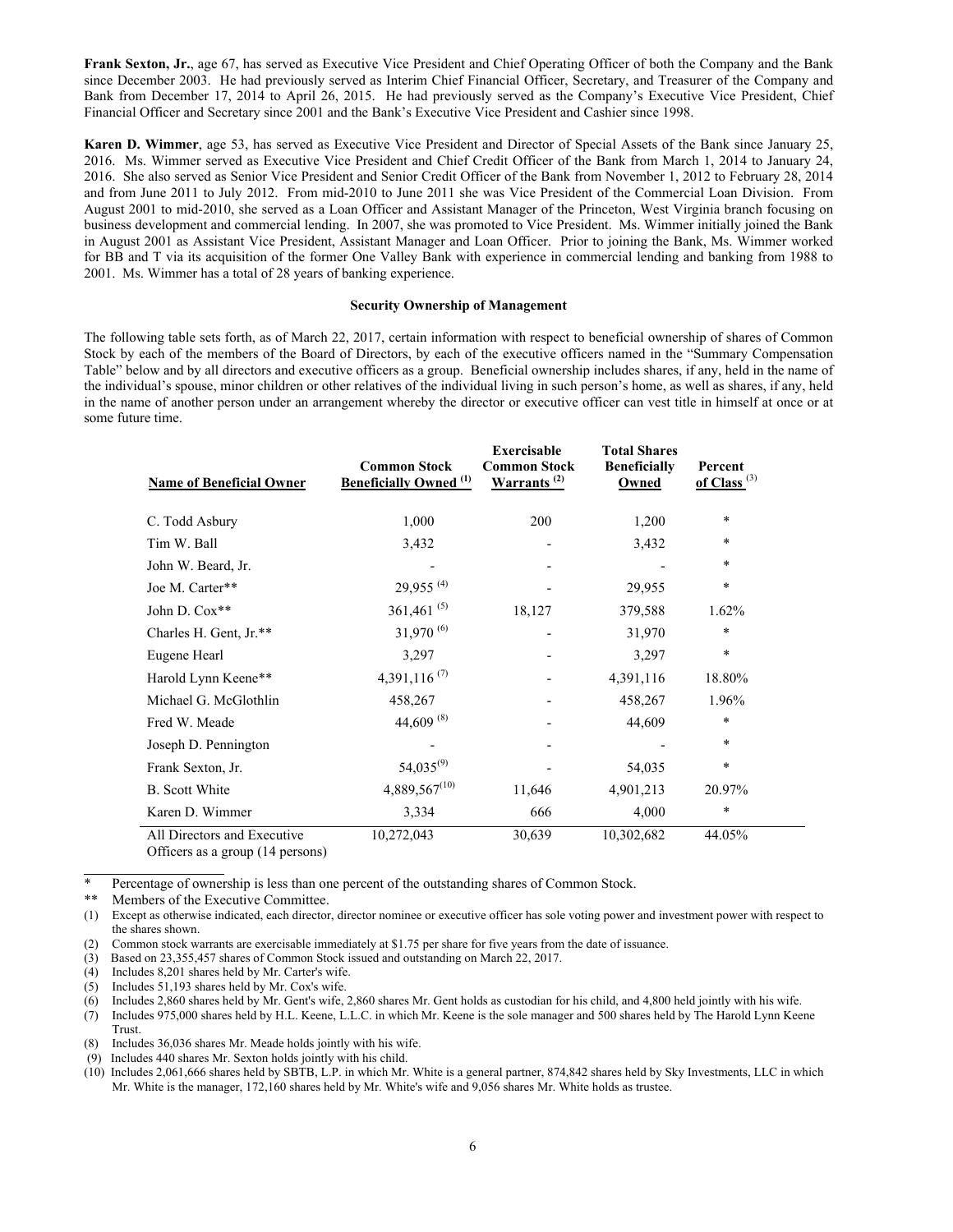#### **Security Ownership of Certain Beneficial Owners**

As of March 22, 2017, the following persons are known to us that beneficially own five percent or more of the Company's stock. Other than as disclosed below, the Company is not aware of any person or group, as those terms are defined in the Securities Exchange Act of 1934, who beneficially owned more than 5% of the outstanding Common Stock as of March 22, 2017.

|                                      | Amount and Nature of |                  |
|--------------------------------------|----------------------|------------------|
| Name and Address of Beneficial Owner | Beneficial Ownership | Percent of Class |
| Harold Lynn Keene                    | 4,391,116            | 18.80%           |
| Post Office Box 1320                 |                      |                  |
| Lebanon, Virginia 24260              |                      |                  |
| Richard G. Preservati, Sr.           | 3,039,999            | 12.74%           |
| Post Office Box 1003                 |                      |                  |
| Princeton, West Virginia 24740       |                      |                  |
| Blaine Scott White                   | 4,901,213            | 20.97%           |
| Post Office Box 520                  |                      |                  |
| Castlewood, Virginia 24224           |                      |                  |

# **Section 16(a) Beneficial Ownership Reporting Compliance**

Section 16(a) of the Securities Exchange Act of 1934 requires our directors and certain officers to file reports with the Securities and Exchange Commission ("SEC") indicating their holdings of, or transactions in, our equity securities. Based on a review of these reports and written representations furnished to us, we believe that our directors and officers complied with all Section 16(a) filing requirements with respect to 2016.

#### **Director Compensation**

The following table sets forth, as of December 31, 2016, certain information with respect to director compensation for each of the members of the Board of Directors. The directors did not receive any other compensation during 2016 for their services as directors on the Board.

| <b>Director Compensation for 2016</b> |                   |            |  |  |  |
|---------------------------------------|-------------------|------------|--|--|--|
| <b>Fees Earned or</b>                 |                   |            |  |  |  |
| <b>Name</b>                           | Paid in Cash (\$) | Total (\$) |  |  |  |
| Tim W. Ball                           | 8,800             | 8,800      |  |  |  |
| Joe M. Carter                         | 14,400            | 14,400     |  |  |  |
| John D. Cox                           | 13,200            | 13,200     |  |  |  |
| Charles H. Gent, Jr.                  | 11,200            | 11,200     |  |  |  |
| Eugene Hearl                          | 15,400            | 15,400     |  |  |  |
| Harold Lynn Keene, Jr.                | 16,400            | 16,400     |  |  |  |
| Michael G. McGlothlin                 | 9,400             | 9,400      |  |  |  |
| Fred W. Meade                         | 13,800            | 13,800     |  |  |  |
| B. Scott White                        | 16,400            | 16,400     |  |  |  |

In 2016, each director was paid \$700 per month for service on the Board of Directors and \$200 per committee meeting for each committee of which a director is a member. For 2017, the fees remain the same.

## **CORPORATE GOVERNANCE**

#### *General*

Our business and affairs are managed under the direction of the Board of Directors in accordance with the Virginia Stock Corporation Act and our Articles of Incorporation and Bylaws. Members of the Board are kept informed of our business through discussions with our executive officers and other officers, by reviewing materials provided to them and by participating in meetings of the Board and its committees.

The Board of Directors has determined that all nine members are independent as defined by the listing standards of the NASDAQ Stock Market ("NASDAQ"). In reaching this conclusion, the Board of Directors considered that the Company and its subsidiary bank may conduct business with companies of which certain members of the Board of Directors or members of their immediate families are or were directors or officers; however, in 2016, no transactions occurred with such companies.

#### *Code of Ethics*

The Board of Directors has adopted a Code of Ethics for our directors, executive officers, and senior officers who have financial responsibilities. The Code of Ethics is designed to promote, among other things, honest and ethical conduct, proper disclosure of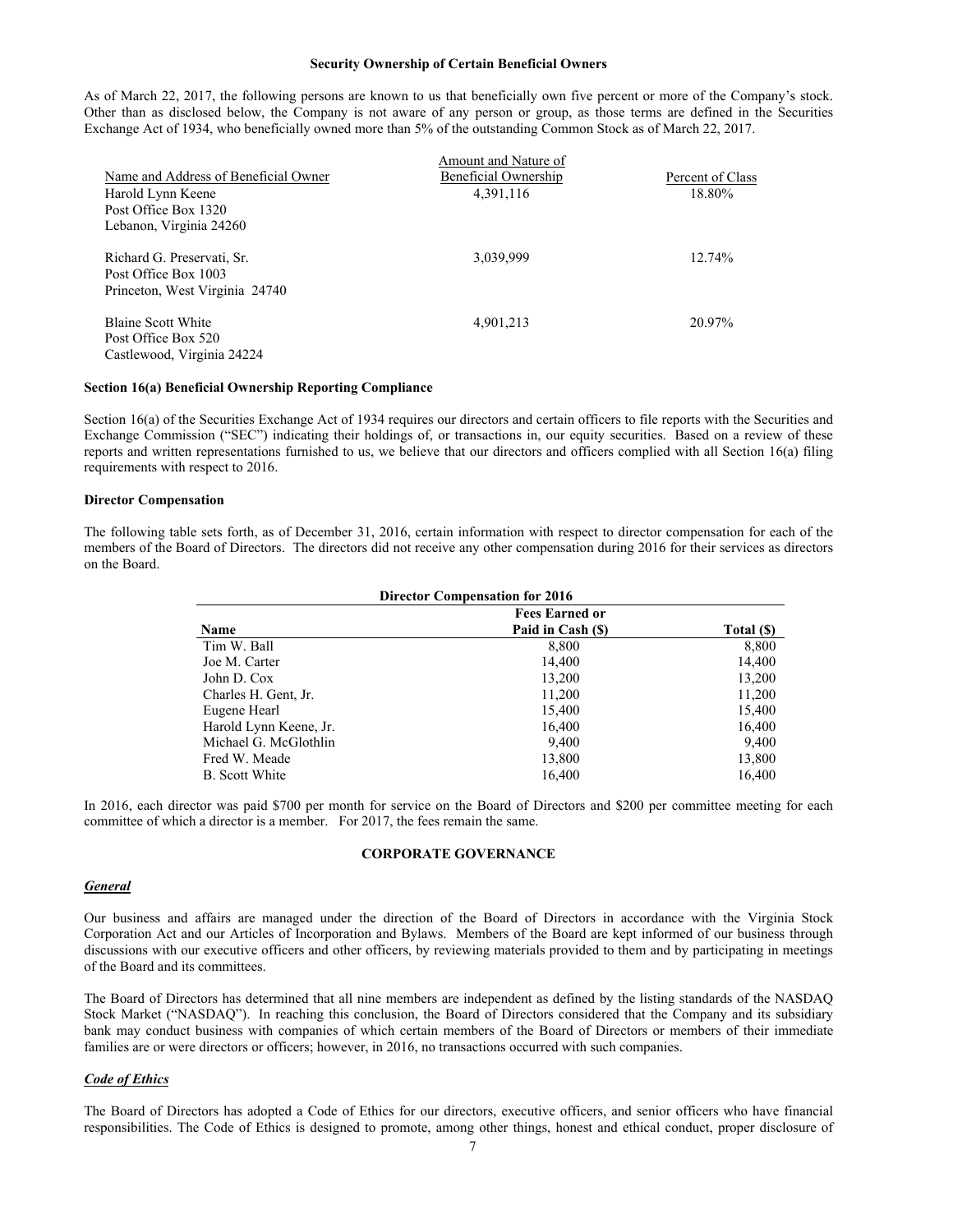financial information in our periodic reports, and compliance with applicable laws, rules and regulations by our senior officers who have financial responsibilities.

A copy of the Code of Ethics may be obtained on our website at www.npbankshares.com/code-of-ethics.aspx.

# *Whistleblower Procedures*

The Audit Committee and the Board of Directors have approved procedures for the receipt, retention and treatment of reports or complaints to the Audit Committee regarding accounting, internal accounting controls, auditing matters and legal or regulatory matters. There are also procedures for the submission by Company or Bank employees of confidential, anonymous reports to the Audit Committee of concerns regarding questionable accounting or auditing matters.

# *Communications with Directors*

Any director may be contacted by writing to him c/o Post Office Box 1810, Honaker, Virginia 24260. Communications to the directors as a group may be sent to the same address, c/o the Secretary of the Company. We promptly forward, without screening, all such correspondence to the indicated directors.

# *Board Leadership*

The Company's and the Bank's Board of Directors are composed of non-management members.

The Chairman of the Board is occupied by a non-management member and typically rotates every two years. The Board believes that the principal role of the President and Chief Executive Officer is to manage the business of the company in a safe, sound, and profitable manner. The role of the Board, including its Chairman, is to provide independent oversight of the President and Chief Executive Officer, to oversee the business and affairs of the organization for the benefit of its shareholders, to adopt or approve major policies and procedures, to oversee financial reporting and compliance, and to balance the interests of the Company's constituencies including shareholders, customers, employees, and communities. Executive sessions of the Board are held periodically with the absence of the Chief Executive Officer.

The Company's leadership structure consists of varying levels of authority, responsibility and risk exposure that increase through each incremental level of management hierarchy. The senior management team reports directly to the CEO and meets collectively on a regular basis, and dialogs daily regarding the Bank's activities. The senior management team manages every aspect of the Bank's activities and acts as a primary communications medium across all functional areas of the organization. This structure enables information and management guidance to flow easily up, down and horizontally.

# *Board's Role in Risk Oversight*

The Board is intimately engaged in overseeing the risk management of the Company, including credit risk, liquidity risk, interest rate risk, price risk, operational risk, compliance risk, strategic risk, and reputational risk. This is accomplished through a strong committee system consisting of the Asset Liability ("ALCO") Committee, the Director's Loan Committee, the Compensation Committee, the Risk and Compliance Committee and the Audit Committee; each of which meets with scheduled frequency with its senior staff counterparts. In addition, the leadership structure of the Board of Directors (independent chair) supports the Board's independent risk oversight role. Each of these committees is composed of directors who are familiar with their areas of responsibility. Senior management is responsible for day-to-day risk management in each functional area and report at each full Board meeting on the risk-related matters within their area of responsibility. In addition, the Board receives and reviews minutes from each committee and additional commentary from each respective committee chair is provided as deemed appropriate. Data reviewed are both historical and forward-looking to enable the Board to look at both recent outcomes and to the likelihood of various future outcomes. The entire executive management team attends all Board meetings and remains for the duration of the meeting except when the Board goes into Executive Session.

## *Board Committees & Committee Meeting Attendance*

The Boards of the Company and the Bank are identical in membership. The Boards have standing executive, nominating, audit and compensation committees (or committees performing similar functions) as listed below. The Board of Directors has adopted charters for its Audit Committee, Compensation Committee, ALCO Committee, and Nominating Committee to define the duties and responsibilities of those committees. These charters are available on our website at www.npbankshares.com. The Board had established a Risk and Compliance Committee in conjunction with its formal written agreement with the Federal Reserve Bank of Richmond and the Virginia State Corporation Commission Bureau of Financial Institutions ("Written Agreement".) The Written Agreement was terminated effective January 20, 2016; however, the Risk and Compliance Committee still continues as a committee of the Company and Bank. The Board may, from time to time, establish committees for specific, designated purposes.

There were twelve meetings of the Board of Directors in 2016. Each of our directors attended at least 75% of the aggregate of the total number of meetings of the Board of Directors and the total number of meetings of committees on which the director served. We encourage, but do not require, members of the Board of Directors to attend the annual meeting of shareholders. All of the directors attended the 2016 annual meeting of shareholders.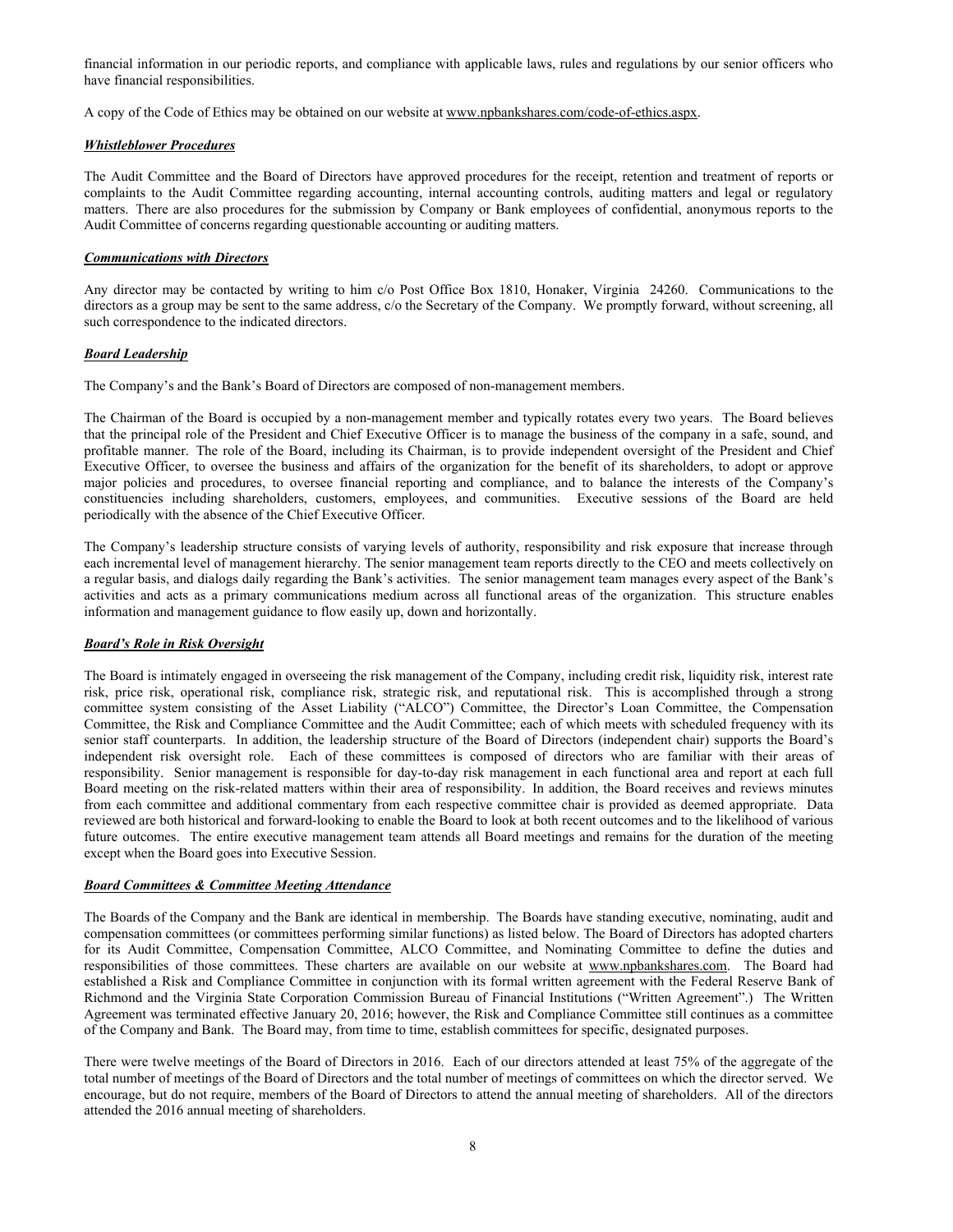*Executive Committee* - The Company and the Bank also have an Executive Committee which is chaired by the Board Chair. Its members include Messrs. Keene (Chairman), Gent, Carter, and Cox. The members are elected annually by the full Board, as are the members of every standing Committee. The Executive Committee, when necessary, is empowered to act on behalf of the full Board between scheduled Board meetings. The Executive Committee did not meet in 2016.

*Nominating Committee -* The Nominating Committee was created in May 2006 to propose prospective members for nomination to the Board of Directors. All decisions by the Nominating Committee relating to the nominations of prospective Board members are reported to the full Board of Directors. The members of the Nominating Committee include Messrs. McGlothlin (Chairman), Cox, Ball, Meade and White. All of the members of the Committee are independent as defined in the NASDAQ Stock Market Listing Rules. The Committee met once in 2016 at which time the recommendations for nominees in the 2016 proxy were discussed for the Board of Directors' approval.

Shareholders entitled to vote for the election of directors may submit candidates for consideration by the Nominating Committee if the Committee receives timely written notice, in proper form, for each such recommended director candidate. If the notice is not timely and in proper form, the nominee will not be considered. Any candidates recommended by a shareholder will be reviewed and considered in the same manner as all other director candidates considered by the Board.

In accordance with our Bylaws, any shareholder entitled to vote in the election of directors may directly nominate one or more persons for election as director(s) at an annual meeting if the nomination is made in writing. Any such shareholder nominations must be received by our Secretary within the timeframe set forth in "Proposals for 2018 Annual Meeting of Shareholders" below. To be in proper form, the notice must include (a) the name and address of the shareholder who intends to make the nomination of the person(s) and of the person(s) to be nominated; (b) a representation that the shareholder is the owner of our stock entitled to vote at such meeting and intends to appear in person or by proxy at the meeting to nominate the person(s) specified in the notice; (c) a description of all arrangements or understandings between the shareholder and each nominee for director and any other person(s) (naming such person(s)) pursuant to which the nomination(s) are to be made by the shareholder; (d) such other information regarding such nominee proposed by such shareholder as would be required to be included in a proxy statement filed pursuant to the proxy rules of the Securities and Exchange Commission, had the nominee been nominated, or intended to be nominated, by the Board of Directors, including, but not limited to, the amount and nature of his beneficial ownership of our securities and his principal occupation for the past five years; and (e) the written consent of each nominee to serve as a director if so elected.

The Nominating Committee considers, at a minimum, the following factors in recommending to the Board potential new directors, including candidates submitted by shareholders, or the continued service of existing directors:

- the ability of the prospective nominee to represent the interests of our shareholders;
- the prospective nominee's standards of integrity, commitment and independence of thought and judgment;
- the prospective nominee's ability to dedicate sufficient time, energy and attention to the diligent performance of his or her duties, including the prospective nominee's service on other public company boards; and
- the extent to which the prospective nominee contributes to the range of talent, skill and expertise appropriate for the Board of Directors.

The Board's priorities in evaluating Board candidates and the relative weight it gives to any given characteristic will vary from time to time based on the particular needs of the Board and us at the time and based on the expertise of the incumbent members of the Board of Directors. Diversity was not considered as a factor in selecting the current directors for nomination for an additional term.

To identify candidates for nomination, the Nominating Committee does the following:

- Establish criteria and qualifications for the selection of new directors to serve on the board.
- Identify individuals believed to be qualified as candidates to serve on the Board (including from among those individuals recommended by shareholders) and recommend the candidates for any directorships to be filled by the Board or by the shareholders at an annual or special meeting. In addition, the Committee reviews and makes recommendations to the Board with respect to whether members of the Board should stand for re-election.
- Conduct all necessary and appropriate inquiries into the backgrounds and qualifications of possible candidates as directors. In that connection, the Committee has sole authority to retain and to terminate any search firm used to assist it in identifying candidates to serve as directors of the Company, including sole authority to approve the fees payable to such search firm and any other terms of retention.
- Review and make recommendations to the Board, as the Committee deems appropriate regarding the composition and size of the Board in order to ensure the Board has the requisite expertise and its membership consists of persons with sufficient expertise and independent backgrounds and always consists of a majority of independent directors in accordance with NASDAQ listing standards.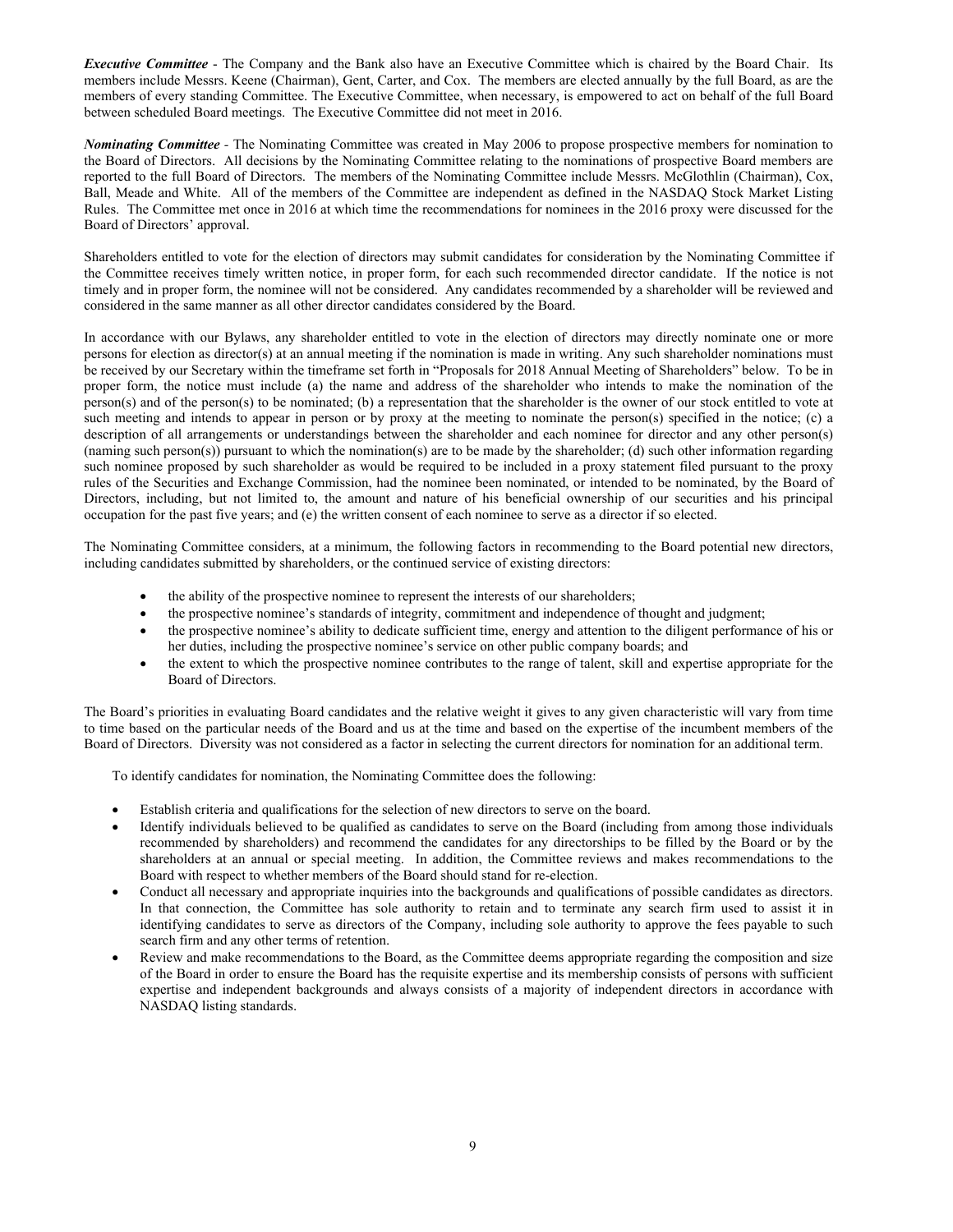*Compensation Committee -* The Compensation Committee of the Company and the Bank reviews management's performance and compensation, and reviews and sets guidelines for compensation of all employees, including the Company's executive officers. Currently, the individuals serving as Chief Executive Officer and as executive officers of the Company also serve in the same capacities, respectively, for the Bank, except for Ms. Wimmer and Mr. Beard, who only serve as executive officers of the Bank and not the Company. These executive officers are presently compensated for services rendered by them to the Bank, but not for services rendered by them to the Company. All decisions by the Compensation Committee relating to the compensation of our executive officers are reported to the full Board of Directors. Except for his own compensation, Mr. Asbury provides information and advice to the Compensation Committee regarding the form and amount of compensation of executive officers. No other executive officer participates in this process with the Committee. The Compensation Committee may not delegate its authority and has not utilized a consultant.

The Chief Executive Officer does not set his own salary or bonus. The CEO sets the salary and bonuses of the other named executive officers', and provides input to the Committee regarding his own but does not participate in the Compensation Committee discussions or approval of his own compensation. Recommendations are made by the Committee and the final decision resides with the Board of Directors.

The Compensation Committee and Board attempt to align performance and compensation based upon strategic goals that are incorporated in the Company's budget as approved by the Board of Directors. We believe that our conservative but competitive compensation policies and practices are unlikely to create risks that are reasonably likely to have a materially adverse effect on New Peoples. As discussed in this Proxy Statement, most of the compensation that we pay consists of annually-determined salaries and bonuses. This permits the Board of Directors to review annually the budget versus actual performance, internal policy limits for various key performance ratios, asset quality ratios, interest rate sensitivity shocks, liquidity management, and capital levels before compensation is set. All of these components together with continuation of employment are assessed each year. It is at the discretion of the Board of Directors to pay cash bonuses or any other incentives if goals are met or exceeded. So, for example, in 2016 and 2015 the Board did not pay bonuses or any other incentives based compensation to any employee except for a \$500 Christmas bonus to all employees. We believe that this substantially contemporaneous approach to determining compensation is not likely to encourage excessive risk taking and in fact allows the Board to align compensation with business factors such as acceptable versus unacceptable risk taking.

The members of the Compensation Committee are Messrs. Cox (Chairman), Ball, Gent, Hearl, Meade, and White all of whom the Board in its business judgment has determined are independent as defined by the NASDAQ Stock Market Listing Rules. The Compensation Committee held two meetings in 2016. For additional information regarding executive compensation and the Compensation Committee, see "Executive Compensation and Related Party Transactions" below.

*Audit Committee -* The Audit Committee assists the Board of Directors in fulfilling the Board's oversight responsibility to the shareholders relating to the integrity of our financial statements, our compliance with legal and regulatory requirements for our accounting and reporting practices, the qualifications, independence and performance of our independent public accountants and the performance of the internal audit function. The Audit Committee is directly responsible for the appointment, compensation, retention and oversight of the work of the our independent public accountants engaged for the purpose of preparing or issuing an audit report or performing other audit, review or attestation services for us. The Board of Directors and the Audit Committee have adopted a written charter for the Audit Committee.

The members of the Audit Committee are Messrs. Carter, Cox, Gent, Hearl, Keene (Chairman) and White. The Board in its business judgment has determined that all of the members of the Audit Committee are independent as defined by NASDAQ Stock Market Listing Rules for audit committee members and applicable SEC regulations. The Board of Directors also has determined that all of the members of the Audit Committee have sufficient knowledge in financial and auditing matters to serve on the Audit Committee and that Mr. Keene qualifies as an audit committee financial expert as defined by SEC regulations who is independent as defined in the NASDAQ Stock Market Rules for audit committee members.

The Audit Committee held ten meetings in 2016. For additional information regarding the Audit Committee, see "Audit Information – Audit Committee Report" below.

*Risk and Compliance Committee* – The Risk and Compliance Committee of the Company and the Bank provided oversight of the Company's and Bank's compliance with the Written Agreement entered into on July 29, 2010 with the banking regulators. Though the Written Agreement was terminated effective January 20, 2016, the Risk and Compliance Committee continues as a committee to provide risk and regulatory oversight for the Company and Bank. This committee oversees the Bank's risk management's practices to ensure that management has a process in place to identify, monitor, and manage key risks. Other areas the committee will assist the board in complying with are as follows:

- Set strategy and identify key risk related to Strategic Imperatives;
- Monitor and oversee management's executions of the Strategic Plan;
- Set the Risk Appetite for the Holding Company and Subsidiaries;
- Understand the Bank's System of Risk Management and Control;
- Oversee and approve the Enterprise Risk Management Policy; and
- Have direct oversight responsibility of Strategic Risk, Reputational Risk, Operational Risk and Compliance Risk.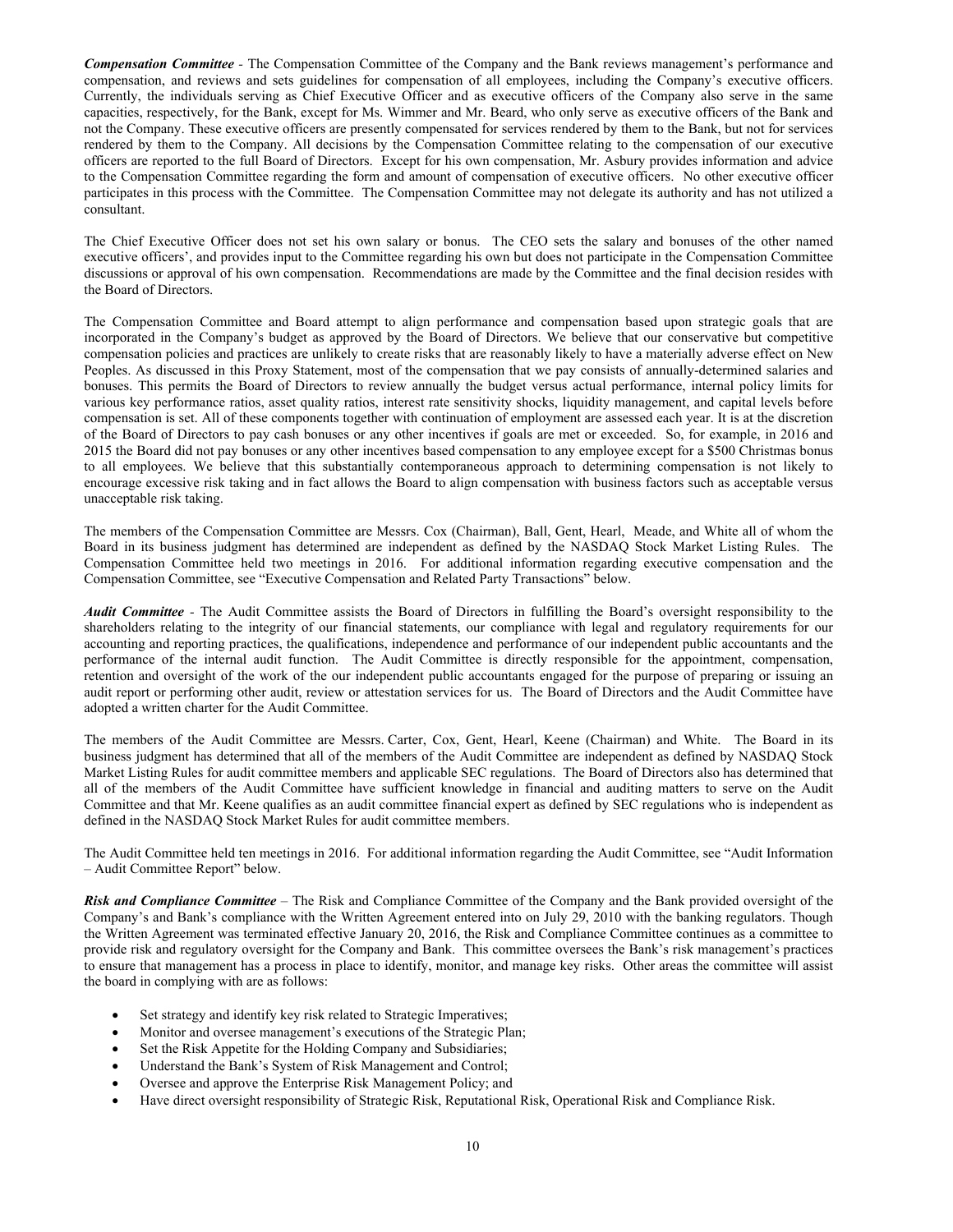This Committee met five times in 2016 and reviewed the Company's and Bank's risk management progress, processes, and practices. The Committee consists of Chairman B. Scott White, John D. Cox, Charles H. Gent Jr., Eugene S. Hearl, Harold Lynn Keene, and Michael G. McGlothlin.

# **EXECUTIVE COMPENSATION AND RELATED PARTY TRANSACTIONS**

The following table is a summary of compensation that we paid for the fiscal years ended December 31, 2016 and 2015 to the named executive officers in all capacities in which they served:

| <b>Summary Compensation Table</b><br>Fiscal Years 2016 and 2015                                    |              |                    |                   |                                                                                                            |                                              |                    |
|----------------------------------------------------------------------------------------------------|--------------|--------------------|-------------------|------------------------------------------------------------------------------------------------------------|----------------------------------------------|--------------------|
| Name and<br><b>Principal Position</b>                                                              | Year         | Salary (\$)        | Bonus $(S)^{(1)}$ | <b>Change in Pension Value</b><br>and Nonqualified<br><b>Deferred Compensation</b><br>Earnings $(S)^{(2)}$ | <b>All Other</b><br>Compensation $(S)^{(3)}$ | Total (\$)         |
| C. Todd Asbury<br>President and Chief Executive<br>Officer                                         | 2016<br>2015 | 255,000<br>250,000 | 500<br>500        | $\sim$<br>$\overline{\phantom{a}}$                                                                         | 14,512<br>13,737                             | 270,012<br>264,237 |
| Frank Sexton, Jr. <sup>(4)</sup><br><b>Executive Vice President and</b><br>Chief Operating Officer | 2016<br>2015 | 179,604<br>176,348 | 500<br>500        | $\blacksquare$<br>$\sim$                                                                                   | 11,897<br>11,615                             | 192,001<br>188,463 |
| Karen D. Wimmer $(5)$<br>Executive Vice President and<br>Director of Special Assets                | 2016<br>2015 | 164,800<br>164,654 | 500<br>500        | $\overline{\phantom{a}}$<br>$\blacksquare$                                                                 | 8,512<br>7,573                               | 173,812<br>172,727 |

(1) All employees received a Christmas bonus at the discretion of the Board of Directors.

<sup>(2)</sup> These amounts represent the change in the actuarial present value of the accumulated benefit under the salary continuation agreement for Mr. Sexton.

All benefits that might be considered of a personal nature did not exceed \$10,000.

All other compensation includes amounts for Mr. Asbury representing matching contributions under the Bank's defined contribution plan of \$7,855 and \$7,699 in 2016 and 2015, respectively; flexible spending amounts contributions for cafeteria plan employee benefits of \$5,074 and \$5,049 in 2016 and 2015, respectively; group term life insurance premiums of \$858 and \$480 in 2016 and 2015, respectively; and long term disability insurance premiums of \$725 and \$509 in 2016 and 2015, respectively.

All other compensation includes amounts for Mr. Sexton representing matching contributions under the Bank's defined contribution plan of \$5,706 and \$5,592 in 2016 and 2015, respectively; contributions for cafeteria plan employee benefits of \$5,074 and \$5,049 in 2016 and 2015, respectively; group term life insurance premiums of \$606 and \$473 for 2016 and 2015, respectively; and long term disability insurance premiums of \$511 and \$501 in 2016 and 2015, respectively.

All other compensation includes amounts for Ms. Wimmer representing matching contributions under the Bank's defined contribution plan of \$5,068 and \$4,271 in 2016 and 2015, respectively; contributions for cafeteria plan employee benefits of \$2,400 for 2016 and 2015, respectively; group term life insurance premiums of \$566 and \$438 in 2016 and 2015, respectively; and long term disability insurance premiums of \$478 and \$464 in 2016 and 2015, respectively.

- <sup>(4)</sup> Mr. Sexton was appointed Interim Chief Financial Officer, Secretary and Treasurer of the Company and Bank on December 17, 2014 and served in this capacity until April 26, 2015.
- <sup>(5)</sup> Ms. Wimmer became Executive Vice President and Director of Special Assets on January 25, 2016. Ms. Wimmer served as Executive Vice President and Chief Credit Officer of the Bank effective February 28, 2014 and her compensation reflects her pay for 2015 in that capacity.

## **Narrative Disclosure to Summary Compensation Table**

#### **Base Salary and Bonus**

Our performance, in general, is considered in determining the amount of annual salary increases. The Compensation Committee sets base salaries at levels competitive with senior executives with comparable qualifications, experience and responsibilities, of similarly sized banks. The Virginia Bankers Association Salary Survey was used for comparison of salaries paid for similar positions and responsibilities. The Compensation Committee also takes into consideration our strategic plans and Company performance, including but not limited to, branch performance, asset quality, capital management, core deposit growth, efficiency, regulatory compliance, and earnings.

The named executive officers' annual salary is based on the above criteria as well as an assessment of their past performance and expected future contributions. In addition to the internal measures above, the Board of Directors also reviews our financial performance in relation to peer group averages in the Virginia Bankers' Association Salary Survey. A subjective approach is used in its evaluation of these factors, and therefore the Compensation Committee does not rely on a formula or weights of specific factors.

The annual base salary for Ms. Wimmer was increased to \$164,800 in May of 2015. Mr. Sexton's salary was increased to an annual base amount of \$179,875 in February of 2016. Mr. Asbury's salary was increased to an annual base of \$255,000 in December of 2015.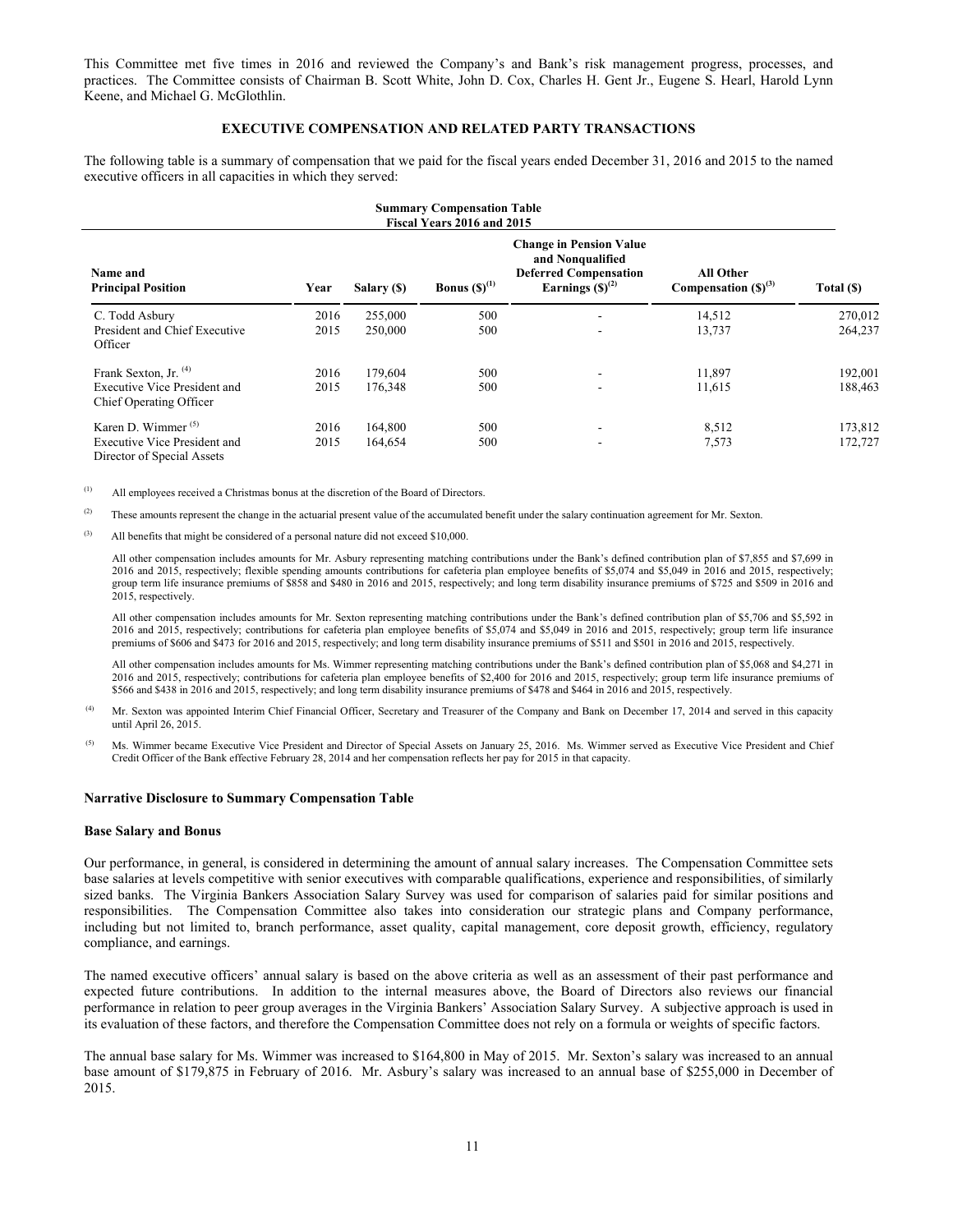Christmas bonuses were paid in the years 2016 and 2015 to all employees of the Company. No incentive bonuses have been paid to named executives paid for the years 2009 through 2016.

# **Other Elements of Compensation**

Each named executive officer, with the exception of Mr. Pennington, is provided with the use of a company vehicle.

The Bank has established a qualified defined contribution plan that covers all full time employees including the named executive officers. Matching contributions paid by the Bank to the named executive officers is detailed in the Summary Compensation Table above.

On December 18, 2002, the Bank entered into a salary continuation agreement with Frank Sexton, Jr. If Mr. Sexton were to terminate his employment after his 65th birthday, his benefit would be \$40,500 annually to be paid in 180 monthly installments for 15 years; total value is \$366,348 (as of November 1, 2016).

# **Employment Agreements**

On December 1, 2016, the Company and the Bank entered into an Employment Agreement (the "Agreement") with Mr. Asbury. The Agreement is effective as of December 1, 2016. The term of the Agreement ends on December 1, 2019, unless earlier terminated, and the Agreement automatically renews for successive two year terms (unless terminated prior to the commencement of the renewal term).

Under Mr. Asbury's Agreement, he is entitled to an annual base salary of \$255,000 and an annual performance bonus, if any, in an amount approved by New Peoples' Board of Directors. Mr. Asbury is also eligible to participate in any equity and/or other longterm compensation programs established by the Company as well as employee benefits, executive benefits, or perquisites approved by the Board and reimbursement of expenses and vacation as set forth in his Agreement.

The Agreement provides Mr. Asbury with severance benefits in the event of termination of his employment under certain circumstances and contains certain confidentiality and noncompetition provisions.

The Agreement provides that the executive's employment may be terminated by the Company "With Cause" (as defined in the Agreement) or without Cause, or by the executive for "Good Reason" (as defined in the Agreement) or without Good Reason. The executive's employment may be terminated upon a determination that the executive is disabled or automatically upon the executive's death. If an executive's employment is terminated by the Company for Cause or by the executive for Other than Good Reason, then under his Agreement, the executive will be entitled to receive any accrued but unpaid salary, bonus or other benefits or awards, and expense reimbursement. The foregoing amounts are referred to collectively as the "Accrued Obligations." If an executive's employment is terminated by the Company without Cause or by the executive for Good Reason, then, in addition to the Accrued Obligations, the executive will be entitled under his Agreement to receive the following: (i) if not connected to a Change in Control (as defined in the Agreement), a severance payment equal to two times the executive's base salary and bonus; or (ii) if within 24 months after a Change in Control, a severance payment equal to three times the executive's base salary and bonus unless the Change in Control is a Sale of the Company (as defined in the Agreement) in which case the severance payment is based on certain percentages of the Company's book value received by the Company's shareholders in the transaction.

Neither the Company nor the Bank has entered into an employment agreement with any of the other named executive officers, except as discussed above.

#### **Employee Incentive Plans**

In December of 2015, the Board of Directors approved two employee incentive plans that were in effect for 2016; a Short-Term Bonus Plan and Company-Wide Profit Sharing Plan.

The Short-Term Bonus Plan is designed to reward and recognize individual employees "on-the-spot" for extraordinary performance/accomplishments. These bonuses are to individual employees in amounts ranging from \$100 to \$1,000 (with an aggregate annual amount for all short term bonuses not to exceed \$25,000) and are awarded on recommendation of senior officers with the approval of the President and Chief Executive Officer. During 2016 total bonuses of \$11,300 were paid out under the Short-Term Bonus Plan.

The second plan is a Company-Wide Profit Sharing Plan which allows all employees of New Peoples Bank to share in the profits of the Bank when strategic goals are met. For 2016 the Board of Directors budgeted a total of \$225,000 for this plan. The Plan is designed to reward employees a percentage of his or her annual salary, or a flat dollar amount for commissioned or lower-wage employees, when the Bank meets the budgeted net income for the year. If the Bank's net income exceeds the budgeted net income, the profit-sharing pool is increased by 10% of the excess (but in no event will the total bonus pool exceed 10% of reportable net income in any year). Similarly, if the Bank does not make its budgeted net income for the year, the bonus pool is reduced by the shortfall which is added back into net income until it equals the budgeted amount or the bonus pool is exhausted. The Board of Directors has established an award schedule that allocates the bonus pool by percentage based on the employee's position with the Bank. No bonuses were awarded under this plan for 2016 that would have been paid out in 2017.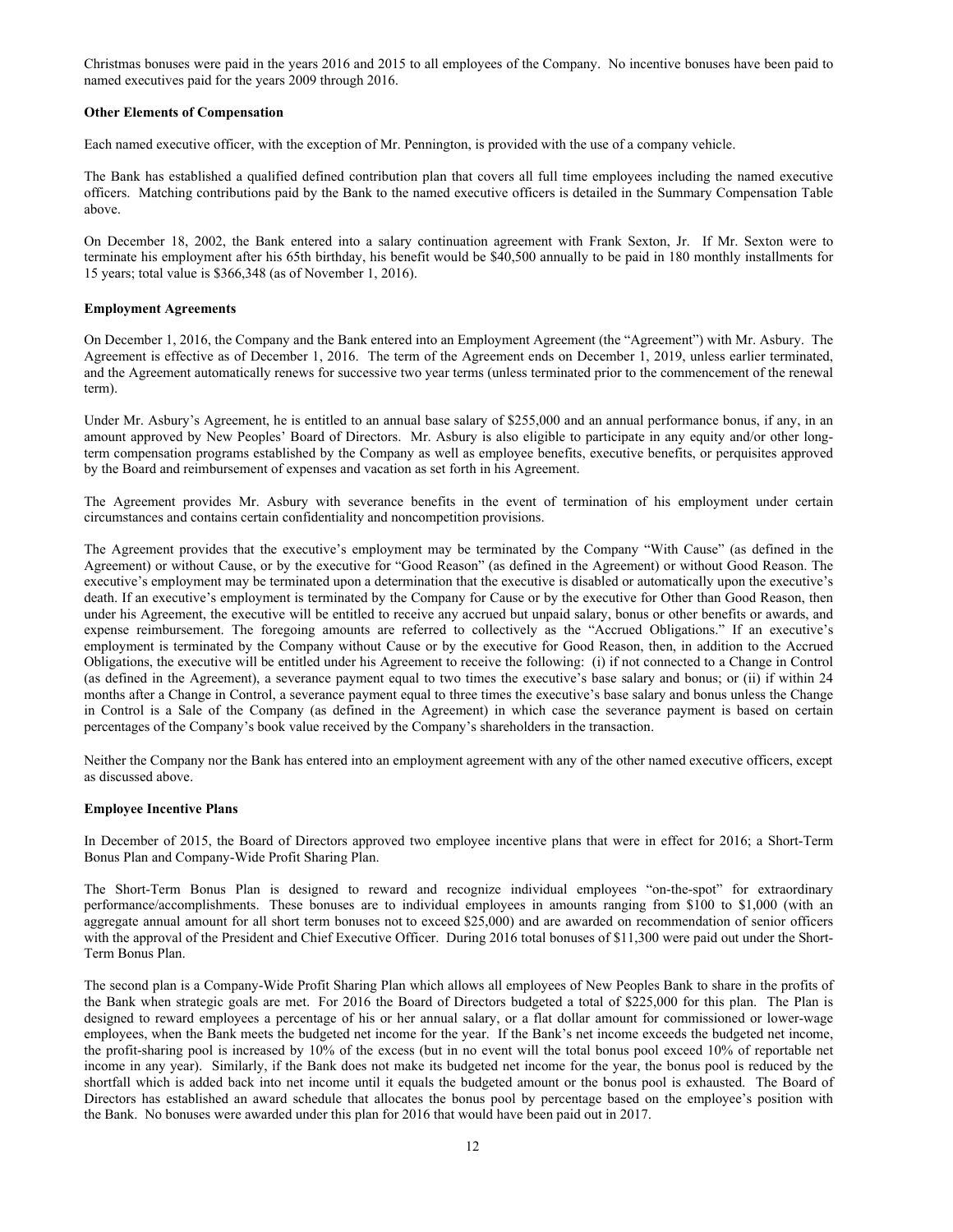For 2017, both the Short-Term Bonus Plan and the Company-Wide Profit Sharing Plan are still in effect. Under the Short-Term Bonus Plan the aggregate annual amount for all short term bonuses will not exceed \$25,000 in 2017. For 2017 the Board of Directors budgeted a total amount of \$225,000 for the Company-Wide Profit Sharing Plan.

# **Certain Relationships and Related Transactions**

Certain of our directors, executive officers, and shareholders know to us who own beneficially 5% or more of our stock (and their immediate family members) have had, and expect to have in the future, lending transactions with us. Any extensions of credit to our directors, executive officers, and such shareholders are made in the ordinary course of business, were required to be on substantially the same terms, including interest rates and collateral, as comparable transactions to non-related parties at the time of the extension of credit, and did not involve more than the normal risk of collectability or present other unfavorable features, pursuant to Regulation O – Loans to Executive Officers, Directors and Principal Shareholders of Member Banks.

We have not adopted a formal policy that covers the review and approval of related person transactions by our Board of Directors. The Board, however, does review all related party transactions that are proposed to it for approval. During such a review, the Board will consider, among other things, the related person's relationship to us, the facts and the circumstances of the proposed transaction, the aggregate dollar amount of the transaction, the related person's relationship to the transaction and any other material information. Our Audit Committee has the responsibility to review significant conflicts of interest involving directors or executive officers.

# **INDEPENDENT REGISTERED PUBLIC ACCOUNTANTS**

Elliott Davis Decosimo, LLC ("Elliott Davis Decosimo") served as our independent registered public accountants with respect to the audit of our consolidated financial statements for the fiscal year ended December 31, 2016.

Elliott Davis Decosimo's report on the Company's consolidated financial statements for the fiscal years ended December 31, 2016 and 2015 does not contain any adverse opinion or disclaimer of opinion, nor are they qualified or modified as to uncertainty, audit scope, or accounting principles. The Audit Committee is recommending shareholder approval of the appointment of Elliott Davis Decosimo as the Company's independent registered public accounting firm for 2017.

## **AUDIT INFORMATION**

The Audit Committee operates under a written charter adopted by the Board of Directors. A copy of the Audit Committee charter can be found on our website www.npbankshares.com.

## **2016 and 2015 Fees of Independent Registered Public Accountants – Elliott Davis Decosimo**

Audit Fees - The aggregate fees billed by Elliott Davis Decosimo for professional services rendered for the audit of our annual financial statements for the fiscal years ended December 31, 2016 and 2015, and for the review of the financial statements included in the Company's Quarterly Reports on Form 10-Q, and services that are normally provided in connection with statutory and regulatory filings and engagements, for fiscal years ending December 31, 2016 and 2015 were \$105,786 and \$105,327, respectively.

Audit Related Fees - The aggregate fees billed by Elliott Davis Decosimo for professional services for assurance and related services that are reasonably related to the performance of the audit or review of our financial statements and not reported under the heading "Audit Fees" above for the fiscal years ended December 31, 2016 and 2015 were \$11,350 and \$9,500, respectively. For both years 2016 and 2015, the fees were incurred related to audits of the 401-k benefit plan.

Tax Fees - The aggregate fees billed by Elliott Davis Decosimo for professional services for tax compliance, tax advice and tax planning for the fiscal years ended December 31, 2016 and 2015 were \$12,150 and \$20,130, respectively. During 2016 and 2015, these services included preparation of tax returns as necessary and for NPB Capital Trusts I & 2, assistance provided for an IRS tax audit, as well as tax compliance services.

## All Other Fees - None.

Pre-Approved Services - All audit related services, tax services and other services were pre-approved by the Audit Committee, which concluded that the provision of such services by Elliott Davis Decosimo was compatible with the maintenance of that firm's independence in the conduct of their auditing functions. The Audit Committee has a policy that provides for the pre-approval of all services to be provided by its independent registered public accounting firm. The Audit Committee does not delegate to management its responsibility to pre-approve services performed by the independent registered public accounting firm. All of the services mentioned above were pre-approved by the Audit Committee.

## **Audit Committee Report**

The Audit Committee has furnished the following report:

Management is responsible for our internal controls, financial reporting process and compliance with laws and regulations and ethical business standards. Our independent public accountants are responsible for performing an independent audit of our